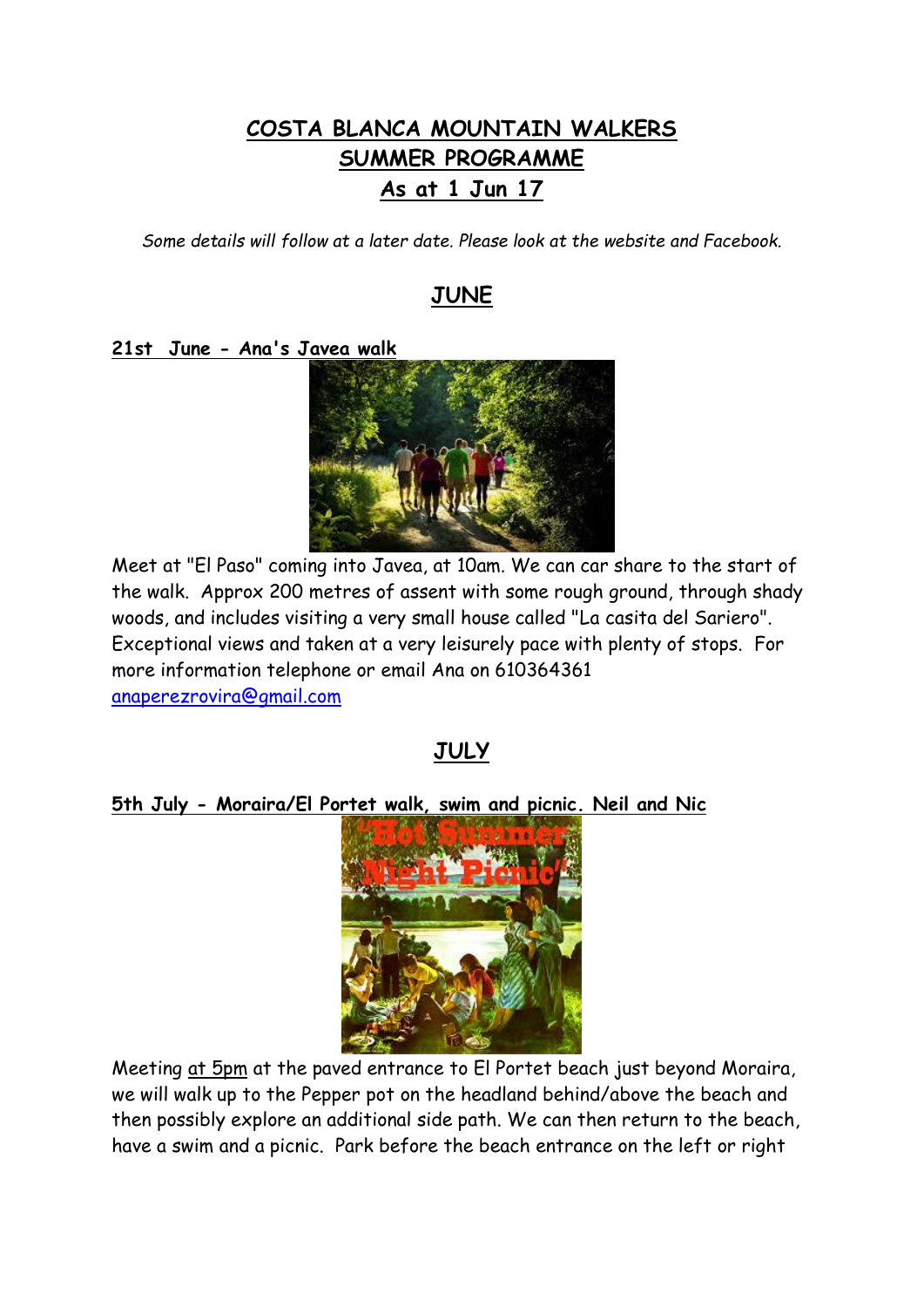hand side as the P signs show and leave swimming and picnic gear in the car to be collected after the walk.

It is possible to drive nearer to the start of the walk to avoid the steep road section, but the initial 5-10mins is still quite steep. Good views along the coast and to Calpe.

Please contact Nic or Neil if needed. 634367639/634305509. Bring chairs and snorkelling gear.

## **14th July. (Friday) - Curry evening in Javea Cindy and Brian Sear**



At Everest Spice in Javea. We have chosen this venue as it has a lovely garden that we can sit out in to have our meal. 8 pm Menu de noche 12.95 euros or of course you can choose from the main menu.

Carretera De la Guardia, 127 Costa Nova, 03730 Javea,

Please advise at least a week before so we can book the the tables. Brian Sear – [brian@briansear.co.uk](mailto:brian@briansear.co.uk) 63 43 69 69 3

## **26th July - Evening stroll and picnic. Pat Moss**



Meet at 5.30pm at Cala Blanca car park from Javea arenal 1.5 k approx on coastal road to Cala Blanca cul de sac car park. We will walk to Cap Prim and on to Portichol for a swim, then back to cars for picnic. Bring chairs and tables if poss. Telephone Pat 617809331 email [peterinmoraira@gmail.com](mailto:peterinmoraira@gmail.com)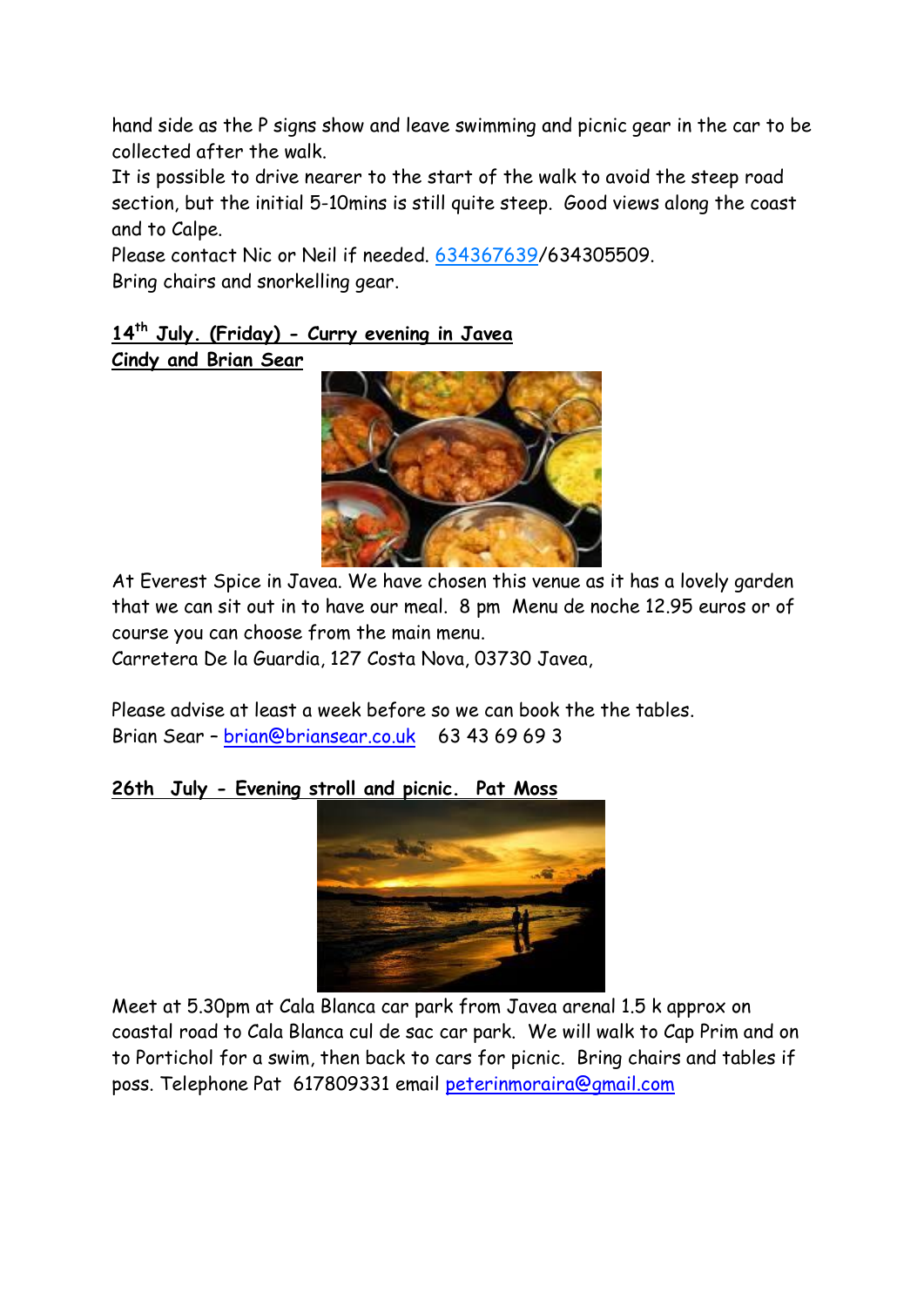# **AUGUST**

**9th August** - **Yoga and lunch at El Cids, Benidoleig. Angela**



Yoga starts at 11am (arrive earlier if you want a coffee). Lunch at 1pm Total price €12! Menu to follow soon. For further information contact Angela directly. If you wish to attend Angela needs your menu choices by 1st August. Phone is 96 640 4192 or e email [tandacolgate@gmail.com](mailto:tandacolgate@gmail.com)

## **23rd. August - GATA ART AL VENT STROLL & DINNER.Dodie & James**



An interesting evening stroll round Gata during the Art al Vent street display when decorated fabrics are hung from the houses. Followed by a meal. Further information to follow

Email or phone [dodie@atwisteria.com](mailto:dodie@atwisteria.com) or phone 966454313 for more information.

**Wed. 30th August -BOULES & BARBECUE, Moraira. Martin & Veronica Dunkley**



6.30pm enjoy a welcome drink and a game of boules followed by a BBQ.  $\epsilon$ 17 (inc tip) Mixed salad, pan and alioli, mixed grill and french fries 1/2 bottle of wine per head, apple pie and ice cream.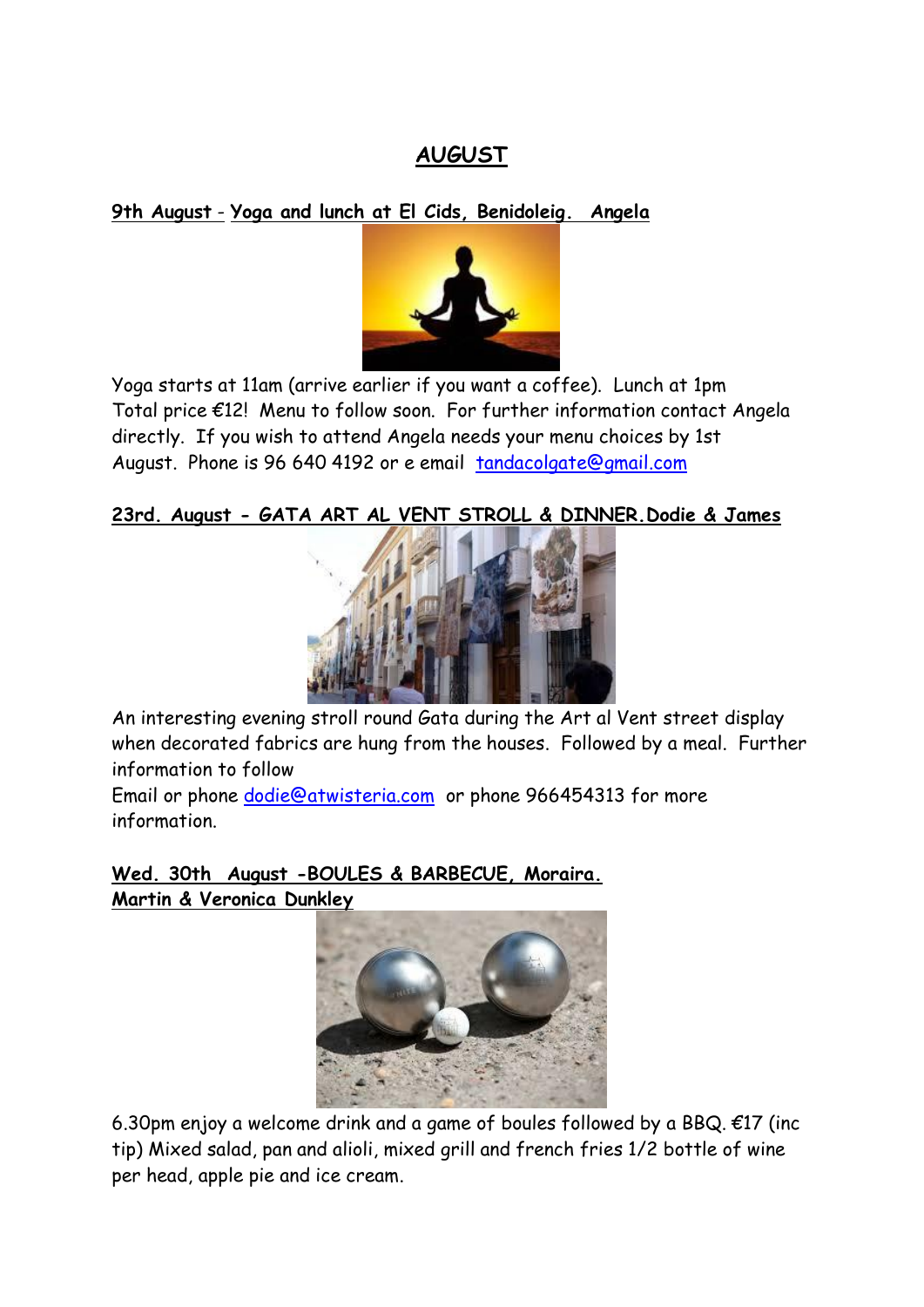Please bring your own boules if you have them, otherwise there will be some available.

Brevis, Urbanisation Solpark, Moraira. Directions - from Teulada take the CV 743 towards Moraira. Just before the roundabout at the bottom of the hill (junction CV 743/747) turn right into Calle Gerona then immediately right and Brevis is on the left next to the Solpark tennis courts. GPS 38.705044 0.133917

Please confirm by 23rd August - Martin and Veronica tel: 00 34 635 113 988 or email [midunkley@aol.com](mailto:midunkley@aol.com)

# **SEPTEMBER**

# **6th September - FULL MOON WALK, Calpe. Tony Clark**



Join Tony for the traditional September moonlight walk Meet me at the Calpe station bar at 19.15 for pre-walk drinks or at the Olta campsite for the start of the walk at 20.00. We will be following the traditional Olta circuit in an anti-clockwise direction. Apart from the initial climb up through the trees and the Little Olta canal, ( done before it gets too dark!) the walk is on broad forestry tracks and will be taken at a nocturnal pace. Great views to the Bernia ridge from the "dark" side of Olta and then views to the bright lights of Calpe and Albir as we return towards the campsite. The walk takes about 3 hours. Head torches would be useful but hopefully not necessary for most of the route as our eyes adjust to night vision. If you have any questions or want any further information then please contact [anthonyeclark@hotmail.com](mailto:anthonyeclark@hotmail.com) or jean on 965836261 or 626522161 [jlrmen2@yahoo.co.uk](mailto:jlrmen2@yahoo.co.uk)